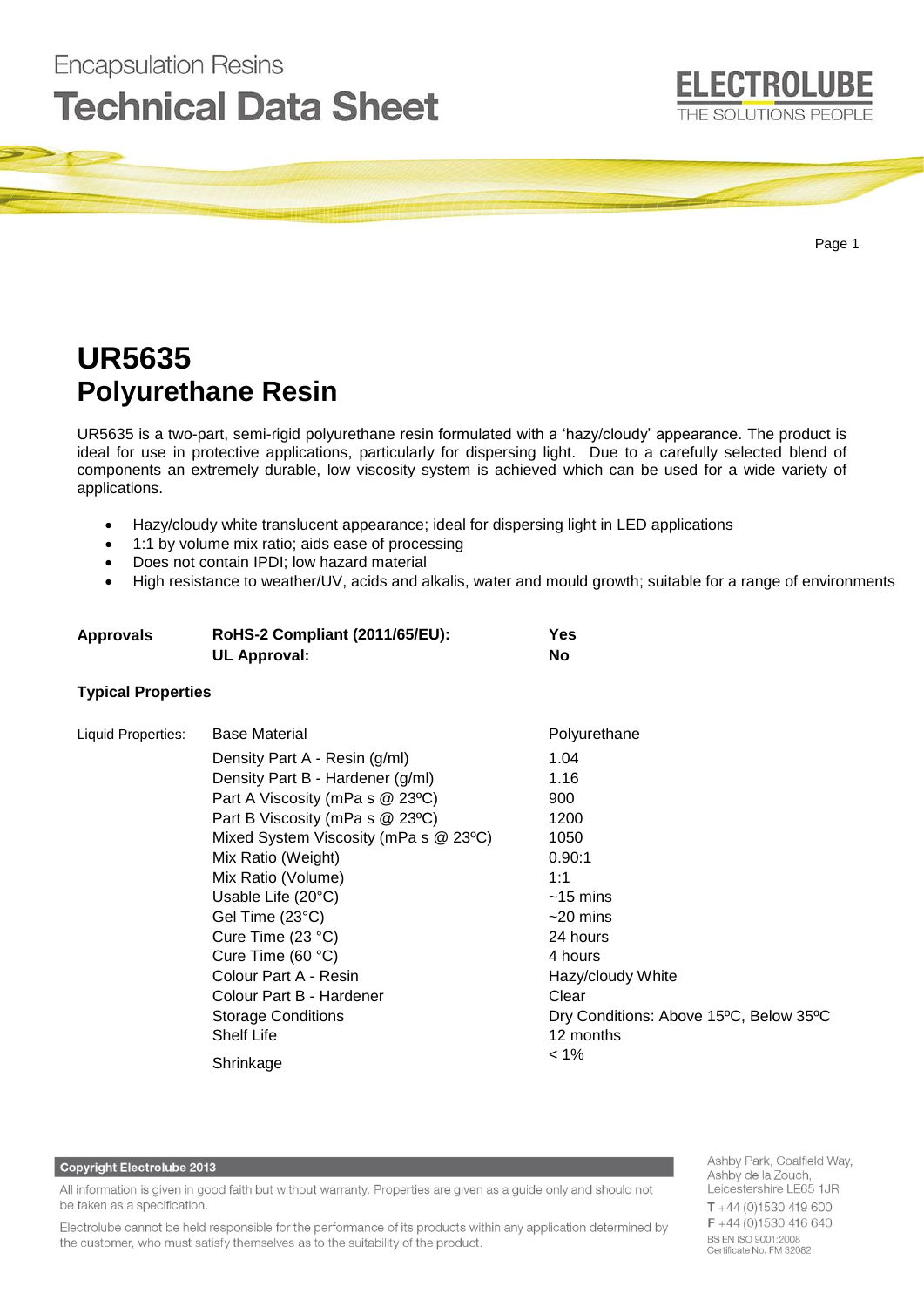

```
Page 2
```
**ELECTROLUBE** THE SOLUTIONS PEOPLE

| Thermal Conductivity (W/m.K)                                                            | 0.20              |
|-----------------------------------------------------------------------------------------|-------------------|
| Cured Density (g/ml)                                                                    | 1.10              |
| Temperature Range (°C)                                                                  | $-40$ to $+120$   |
| Max Temperature Range (Short Term (°C)/30 mins)<br>(Application and Geometry Dependent) | $+130$            |
| Dielectric Strength (kV/mm)                                                             | 11                |
| Volume Resistivity (ohm-cm)                                                             | $10^{14}$         |
| <b>Shore Hardness</b>                                                                   | A80               |
| Colour (Mixed System)                                                                   | Hazy/cloudy White |
| <b>Flame Retardancy</b>                                                                 | No.               |
| Loss Tangent @ 50 Hz                                                                    | 0.025             |
| Permittivity @ 50 Hz                                                                    | 3.50              |
| <b>Comparative Tracking Index</b>                                                       | Not Measured      |
| Water Absorption (9.7mm thick disk, 51mm diameter)<br>10 days @ 20°C / 1 hour @ 100°C   | $< 1\% / < 1\%$   |
| <b>Elongation At Break</b>                                                              | 62.4%             |
|                                                                                         |                   |

## **Mixing Procedures**

#### **Resin Packs**

When in Resin pack form, the resin and hardener are mixed by removing the clip and moving the contents around inside the pack until thoroughly mixed. To remove the clip, remove both end caps, grip each end of the pack and pull apart gently. By using the removed clip, take special care to push unmixed material from the corners of the pack. Mixing normally takes from two to four minutes depending on the skill of the operator and the size of the pack. Both the resin and hardener are evacuated prior to packing so the system is ready for use immediately after mixing. The corner may be cut from the pack so that it may be used as a simple dispenser.



#### **Copyright Electrolube 2013**

All information is given in good faith but without warranty. Properties are given as a guide only and should not be taken as a specification.

Electrolube cannot be held responsible for the performance of its products within any application determined by the customer, who must satisfy themselves as to the suitability of the product.

Ashby Park, Coalfield Way, Ashby de la Zouch, Leicestershire LE65 1JR  $T + 44$  (0)1530 419 600 F +44 (0)1530 416 640 BS EN ISO 9001:2008 Certificate No. FM 32082